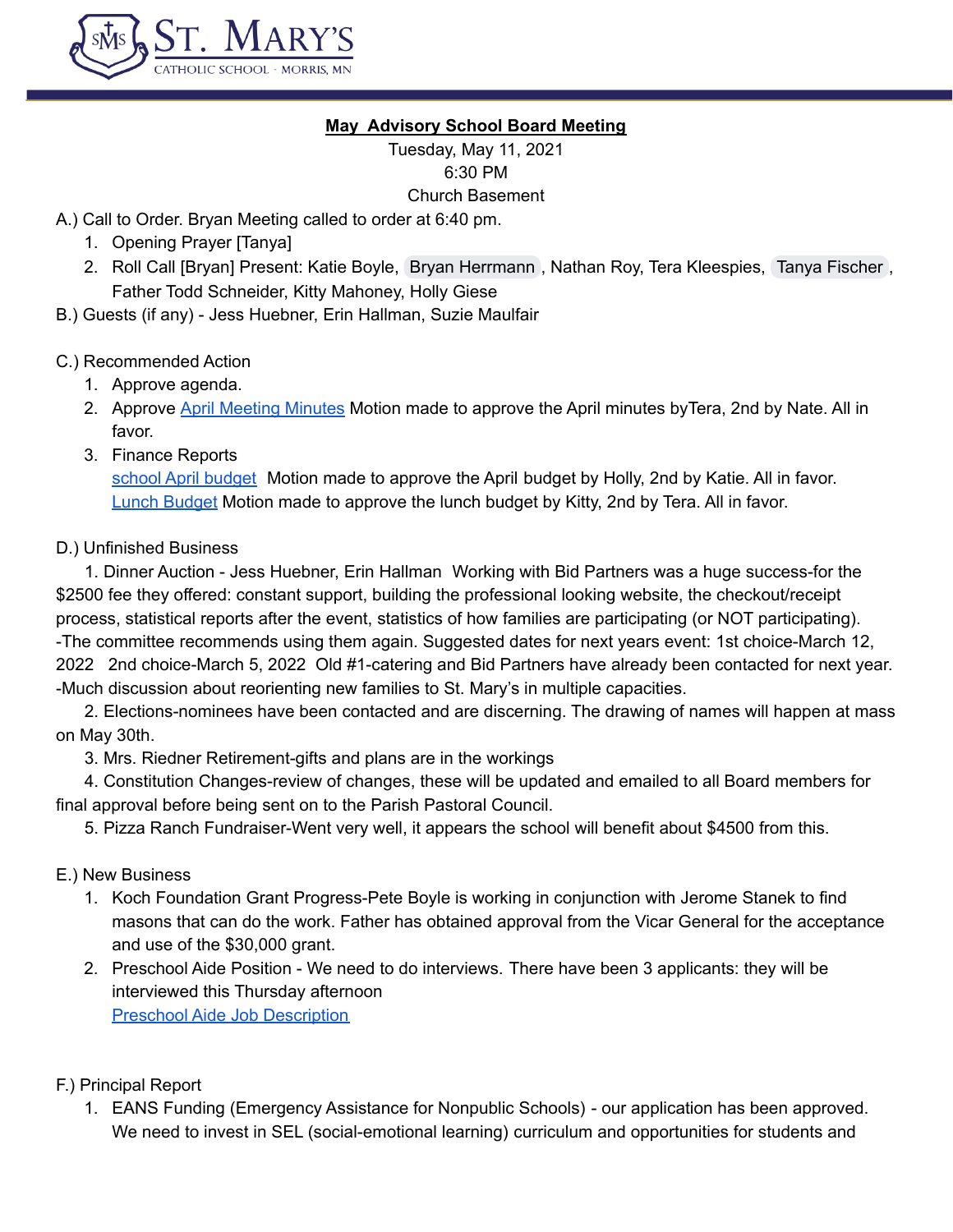

### **May Advisory School Board Meeting**

Tuesday, May 11, 2021 6:30 PM Church Basement

staff. I am working with Joe Beckman, speaker, author and curriculum creator on this for staff and student training and workshops in the fall of 2021.

- 2. MNSAA Report was given to them at the end of April on progress on Standard Alignment. They seem happy with the progress we have made this year on this. Next report is due on June 15, 2021 and will include a State of the School report.
- 3. Carpet and Paint Cycle Update Assessment from Unger's-the carpets are in good condition, but it was recommended that they are professionally cleaned. 2 rooms will be freshly painted this summer.

Dates to Remember

- May 2-8 Teacher Appreciation Week
- Tuesday, May 12 Board of Ed Meeting
- May 21 6th grade-field trip
- May 25 6th grade vs. Senior Kickball game
- Wednesday, May 26 6th Grade Graduation Mass and Ceremony 6PM
- Thursday, May 27 PreK and Kindergarten Graduation 2PM
- Friday, May 28 LAST day of School
- G.) Pastor Report-

-Last 2 weekends-27 students received their 1st Holy Communion.

-Father will be gone on retreat May 21-23-Father Woeser will be covering masses.

-Septemberfest will be Sept. 19, 2021

-Due to the many unknowns still present at this time related to the pandemic, Assumption Church/St. Mary's School will not offer VBS this summer.

# H.) Committee Report

- 1. Recruitment & Public Relations/Social Media [Kitty and Katie, Holly]
- 2. Long Range/Priority Planning [Holly & Nate] What are the expectations of our committee? How can we best serve? Are we crossing over with what other groups are already meeting about and working on? Should we be combined with others instead of having our own group?
- 3. Education Fund [Tanya, Bryan and Father Todd]
- 4. Repair/Maintenance [Tera and Katie]
- 5. Fundraising/Grants [Kitty, Katie and Tera] Katie discussed some of the plans for the upcoming Endowment St. Mary's Golf Tournament on June 25, 2021
- 6. Finance [Nate, Bryan, Tera]

I.) Staff [Amanda Henrich] The year has gone well, the preschoolers are handling all the challenges of this year well. She is looking forward to the increase in numbers for next year.